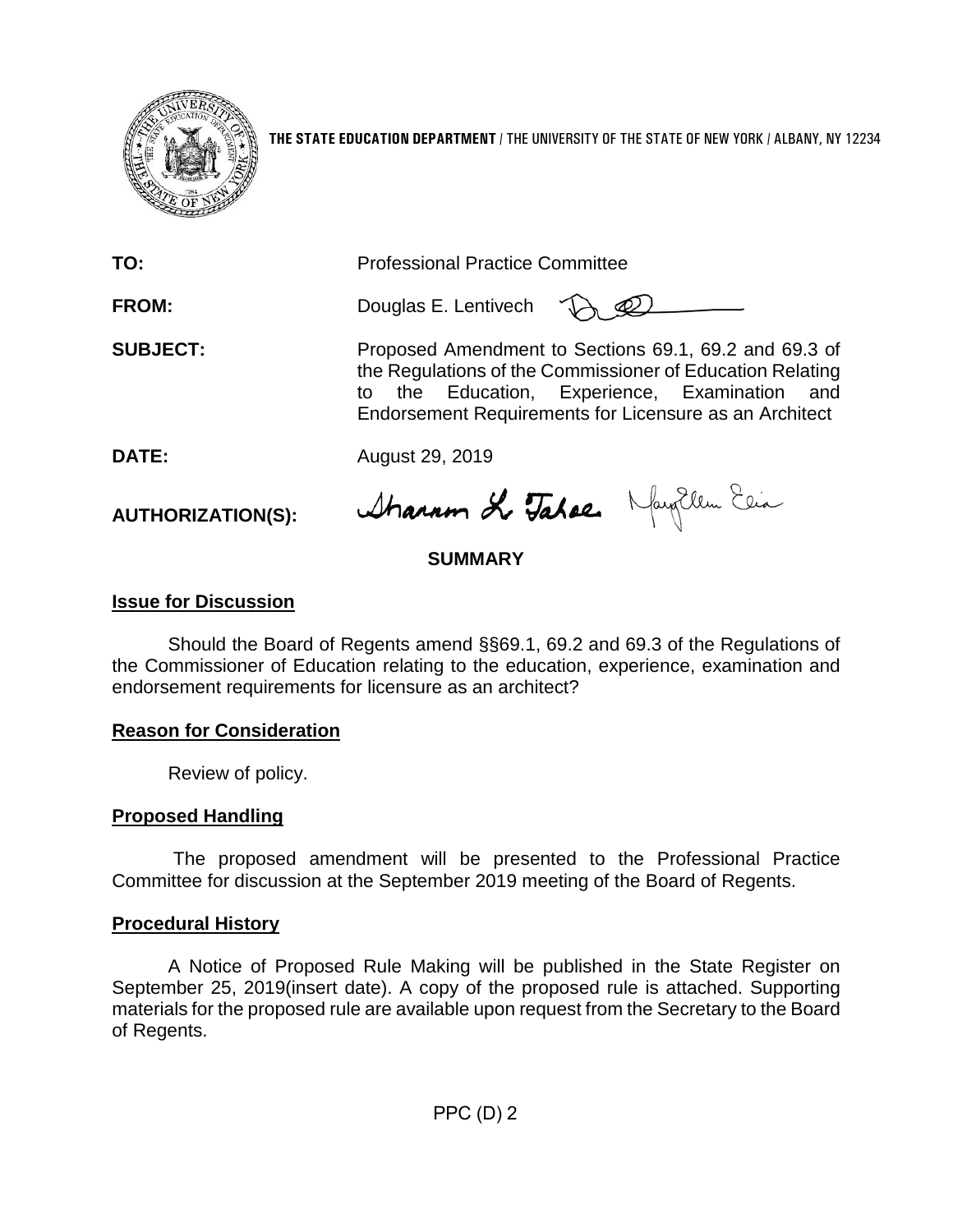#### **Background Information**

The purpose of the proposed amendment to sections 69.1, 69.2 and 69.3 is to more closely align the New York State requirements for licensure as an architect with national standards and to streamline the licensure by endorsement process for this profession.

The National Architectural Accrediting Board (NAAB) accredits all United States (US) professional programs in architecture at the undergraduate and graduate levels. Currently, to satisfy the education requirements for licensure as an architect in New York, receipt of bachelor of architecture or master of architecture, or the equivalent as determined by the Department, are required. In 2001, a doctor of architecture program was first accredited by the NAAB. To date, at least, one university now offers an NAAB accredited program which culminates with receipt of the Doctor of Architecture degree. The proposed amendment to section 69.1 of the Regulations of the Commissioner of Education would expand the education requirements for licensure as an architect to include the degree of doctor of architecture.

In New York, eight years of combined education and experience are statutorily required to satisfy the education and experience requirements for licensure as an architect. For most applicants for licensure as architects in New York, these requirements translate to attendance at a five-year bachelor of architecture degree program followed by three years of experience. The Department currently permits a second professional degree in architecture to count in lieu of not more than one year of work experience. Historically, that second professional degree has been a master of architecture. However, as of July 1, 2018, NAAB adopted strict requirements for all NAAB-accredited programs which use the title Master of Architecture. This change resulted in non-NAABaccredited architecture degree programs having to discontinue their use of this degree title. The proposed amendment to §69.1 of the Regulations of the Commissioner of Education addresses this situation by permitting other types of master's degrees, including, but not limited to, Master of Science in Advanced Architectural Design, Master of Advance Architectural Design, Master of Science Sustainability in the Urban Environment, Master of Science in the Built Environment, Master of Architecture in Urban Design, as well as other related degrees, to count in lieu of not more than one year of work experience for licensure purposes.

Additionally, to satisfy the experience requirements for licensure as an architect in New York, an applicant must complete the Architectural Experience Program (AXP®) that is administered by the National Council of Architectural Registration Boards (NCARB) and meet certain duration requirements. The duration requirements for licensure vary depending upon the type of degree earned, with fewer years required for those earning a professional degree in architecture and additional years required for those earning other types of degrees. For example, while three years of experience are required for those earning a Bachelor of Architecture degree, ten years of experience are required for those earning an Associate in Applied Science Architectural Technology degree. While NCARB and most US states and territories permit experience earned while an applicant is not attending college to count towards completion of the AXP®, New York has historically not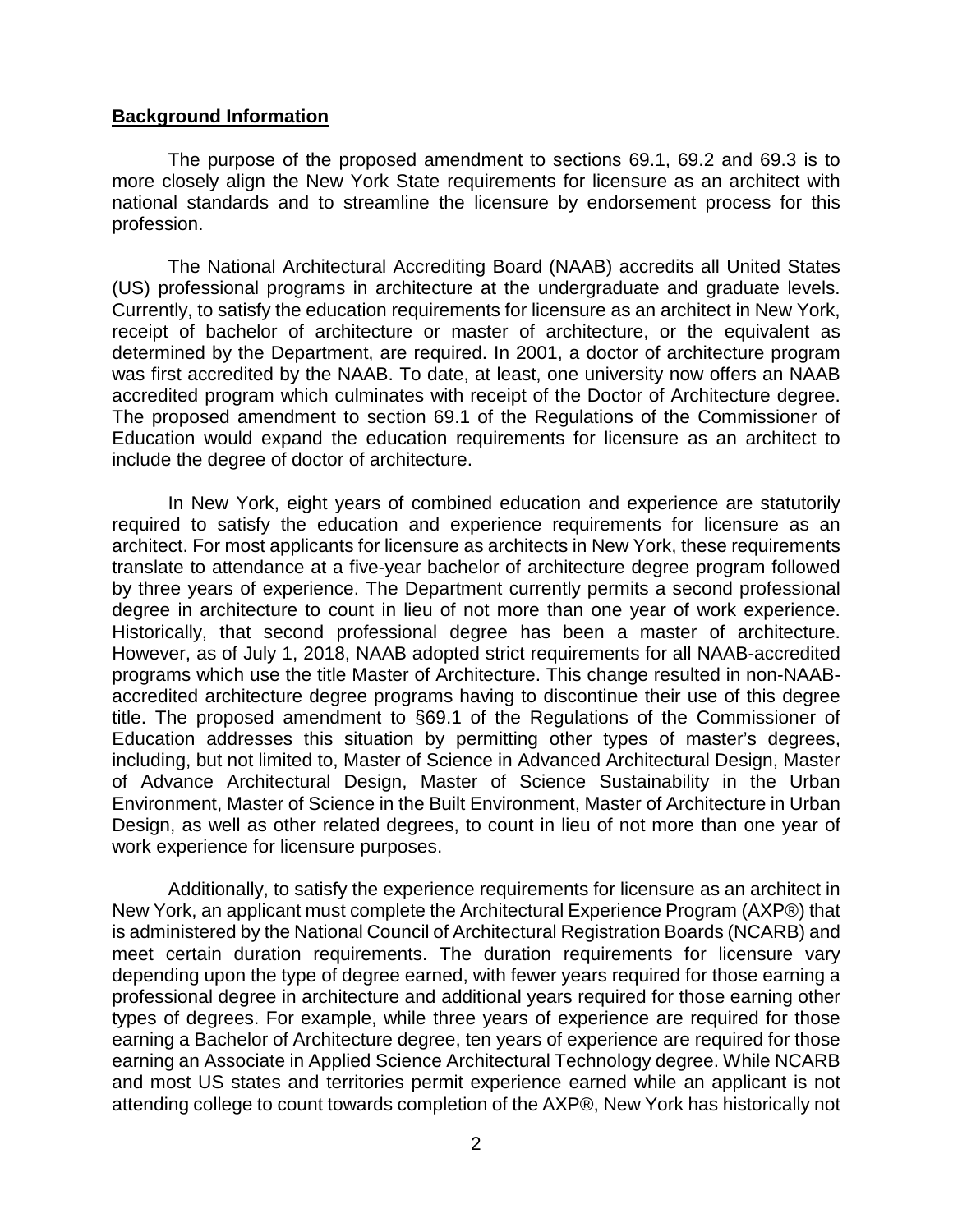allowed such experience to count towards the typical three-year duration requirement in architecture. The proposed addition of paragraph (3) to subdivision (b) of §69.1 of the Regulations of the Commissioner of Education is designed to address this situation by permitting experience that is earned non-concurrently with full-time attendance at college, including, but not, limited to, during summer breaks, to count towards satisfaction of the experience requirements for licensure and describes the specific parameters under which such experience may count for this purpose.

The six-division Architect Registration Examination® (ARE®) is the examination that is used nationally for licensure purposes. NYS is one of only seven US states and territories that still permits candidates to review or challenge their failed examination divisions. During this review, candidates may review their incorrectly answered examination questions for the division under review and challenge only multiple-choice questions. The correct response to the challenged question is not provided and no feedback is given to the candidates by Department staff proctoring the review. In the last three years, only four of the 7,993 New York candidates taking the ARE® have availed themselves of this review opportunity. Additionally, in the past 14 years, no examination score has ever been changed from a fail to a pass as a result of this process. Thus, based on the foregoing, as well as the fact that examination security is an ever-present issue with the potential for examination content to be compromised via this review process, the proposed amendment to §69.2 of the Regulations of the Commissioner of Education eliminates this review.

New York has [1](#page-2-0)3 of the 136 colleges and universities<sup>1</sup> currently offering accredited programs in architecture; the highest number of any State in the US. However, New York students are presently at a competitive disadvantage due to their inability to take the ARE® while enrolled in college. Currently, students at 21 of the 136 colleges and universities offering accredited programs in architecture in the US may begin taking the ARE® while attending college. These 21 colleges are located within 16 states of the US. However, none of them are located in New York. All students attending New York schools of architecture must wait until after graduation to take the ARE®, while NCARB and most US states and territories accept examination scores passed prior to graduation for licensure as an architect. The proposed amendment to subdivision (c) of 69.2 of the Regulations of the Commissioner of Education would permit early access to the ARE® while a New York applicant is still in college, which will ensure that New York students are afforded the opportunity, like students in other states, to complete the examination requirements in a thoughtful and deliberate manner that suits their individual abilities. It should be noted that this proposed amendment does not mandate the exact timing of when applicants may start to take the ARE®, it merely provides them with the option to start taking this examination while they are still in college.

Currently, there is only one pathway for licensure by endorsement in New York and this pathway is limited to applicants who took the professional examination in use prior to 1983, which is a relatively small pool of applicants. The proposed amendment to

<span id="page-2-0"></span><sup>1</sup> Out of the 136 colleges and universities offering accredited programs in architecture in the US, six are in candidacy status, which is the first step towards accreditation, including one program in New York. A program in candidacy status indicates that the program and institution are prepared to implement a plan for achieving initial accreditation.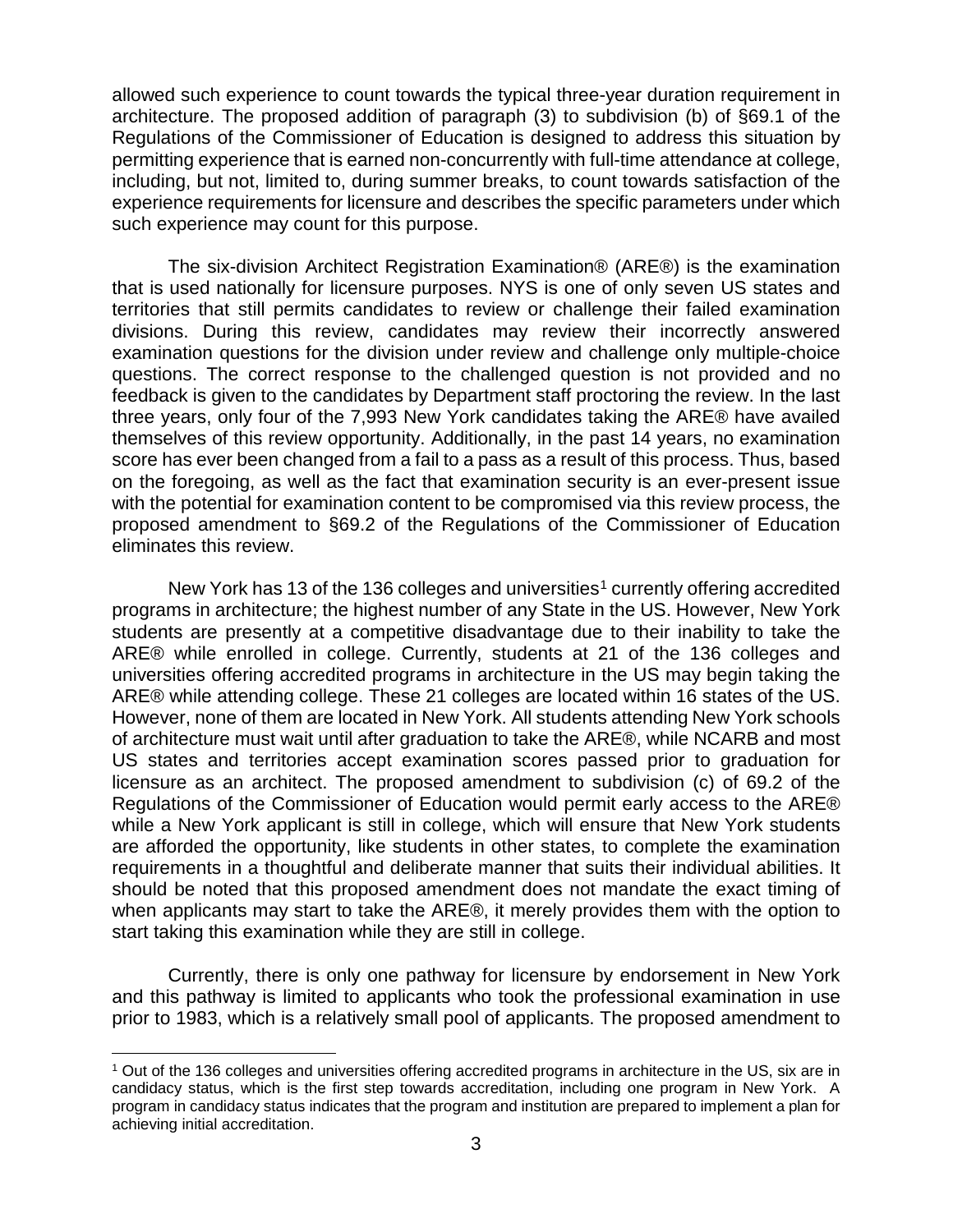§69.3 of the Regulations of the Commissioner of Education establishes additional licensure by endorsement pathways for other types of prospective applicants. The proposed amendment permits additional applicants to become licensed in New York if they meet certain requirements, which, include, but are not limited to: (1) satisfactory evidence of at least five years of acceptable experience within the seven years immediately preceding application for endorsement; (2) satisfactory evidence of meeting the examination requirement; (3) satisfactory evidence of good standing as a licensee in each jurisdiction in which the applicant is licensed to practice architecture; and (4) an attestation of good moral character.

Additionally, the proposed amendment to §69.3 of the Regulations of the Commissioner of Education would permit architects with licenses issued by a Canadian province to become architects in New York by endorsement of their Canadian licenses, if they meet all the specified licensure by endorsement requirements.

The Canadian model of architectural education is substantially equivalent to the US model. By reciprocal agreement, professional programs in architecture that are accredited by the Canadian Architectural Certification Board (CACB), like the NAAB in the US, are recognized by 46 US states and territories. Thus, graduates of the 11 accredited Canadian architectural programs are held to the same standards of in-depth education as graduates of the 136 US architectural schools, which will assist in ensuring that public protection will be maintained.

The Canadian model for verification of a candidate's experience is also substantially equivalent to the US model. By reciprocal agreement, Canada's model for experience as an intern, the Internship in Architecture Program (IAP), is recognized by 41 US states and territories as being the equivalent to NCARB's AXP®. Thus, graduates of the 11 accredited Canadian architectural programs are held to the same standards of in-depth training and quality assurance as they gain their experience as interns, which will assist in ensuring public protection in NYS.

There are instances where prospective Canadian licensure by endorsement applicants are found to be ineligible for licensure in New York simply because they took the Canadian examination, and not the ARE®, to be initially licensed in a Canadian province. The proposed amendments to §69.3 of the Regulations of the Commissioner of Education would permit Canadian applicants to become licensed by endorsement of their Canadian licenses, if they meet certain requirements, which, include, but are not limited to: (1) satisfactory evidence of at least five years of acceptable experience within the seven years immediately preceding application for endorsement; (2) satisfactory evidence of meeting the examination requirement, or if the applicant does not meet the examination requirements, passing a practical examination satisfactory to the State Board for Architecture; (3) satisfactory evidence of good standing as a licensee in each jurisdiction in which the applicant is licensed to practice architecture; and (4) an attestation of good moral character. The practical examination requirement for those Canadian endorsement applicants who took the Canadian examination, and not the ARE®, will ensure public protection as these applicants must pass the New York practical examination in order to meet the examination requirement.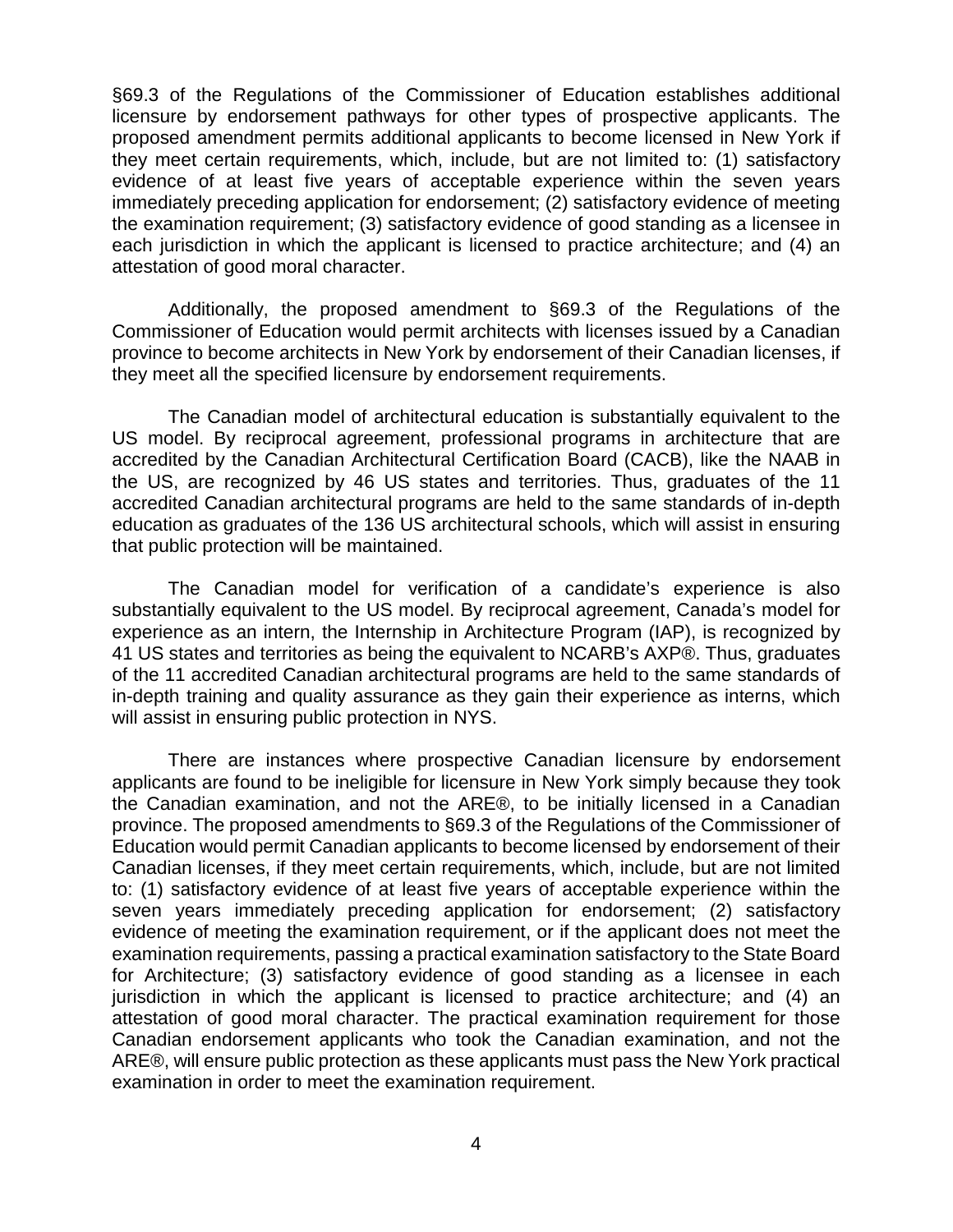It is anticipated that the proposed amendment to the education, experience, examination and endorsement requirements for licensure as an architect will increase the number of licensees in this State and, therefore, improve the public's access to architectural services, while ensuring public protection.

#### **Related Regent's Items**

None.

#### **Timetable for Implementation**

It is anticipated that the proposed amendment will be presented for adoption at the January 2019 Regents meeting, after the publication of the proposed amendment in the State Register and expiration of the 60-day public comment period required under the State Administrative Procedure Act. If adopted at the January 2019 meeting, the proposed rule will become effective on January 29, 2020.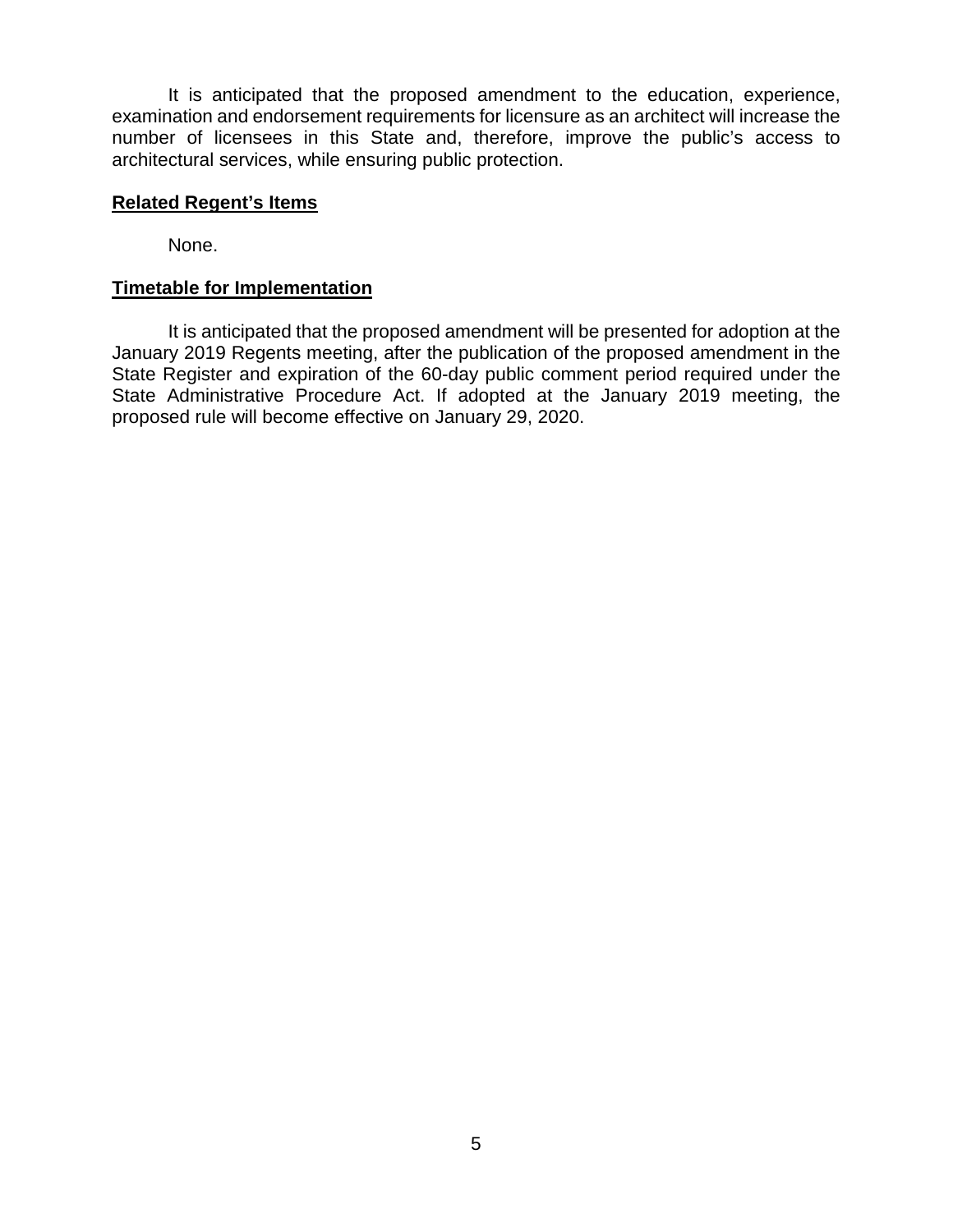#### AMENDMENT TO THE REGULATIONS OF THE COMMISSIONER OF EDUCATION

Pursuant to sections 207, 6504, 6506, 6507, and 7304 of the Education Law

1. Section 69.1 of the Regulations of the Commissioner of Education is amended, as follows:

69.1 Professional study and experience requirements for architecture.

(a) Definition. Unless otherwise provided, acceptable accrediting agency means an accrediting agency which is recognized by the United States Commissioner of Education as a reliable authority for the purpose of accreditation at the postsecondary level, and which applies its criteria for granting accreditation in a fair, consistent and nondiscriminatory manner.

(b) Licensure requirement.To meet the professional education and experience requirements for licensure as an architect in this State, the applicant shall submit evidence of either:

(1)

(i) graduation from a professional program in architecture registered by the department, accredited by an acceptable accrediting agency, or determined by the department to be the equivalent of a registered or accredited program; and

(ii) receipt of the degree of bachelor of architecture or [master of architecture] higher, or the equivalent as determined by the department, from a school offering a program which meets the requirements of subparagraph (i) of this paragraph; and

(iii) …

 $(2)$  ...

(3) For purposes of this subdivision, one year of architectural work experience shall mean an aggregate total of twelve calendar months of full-time employment. Full-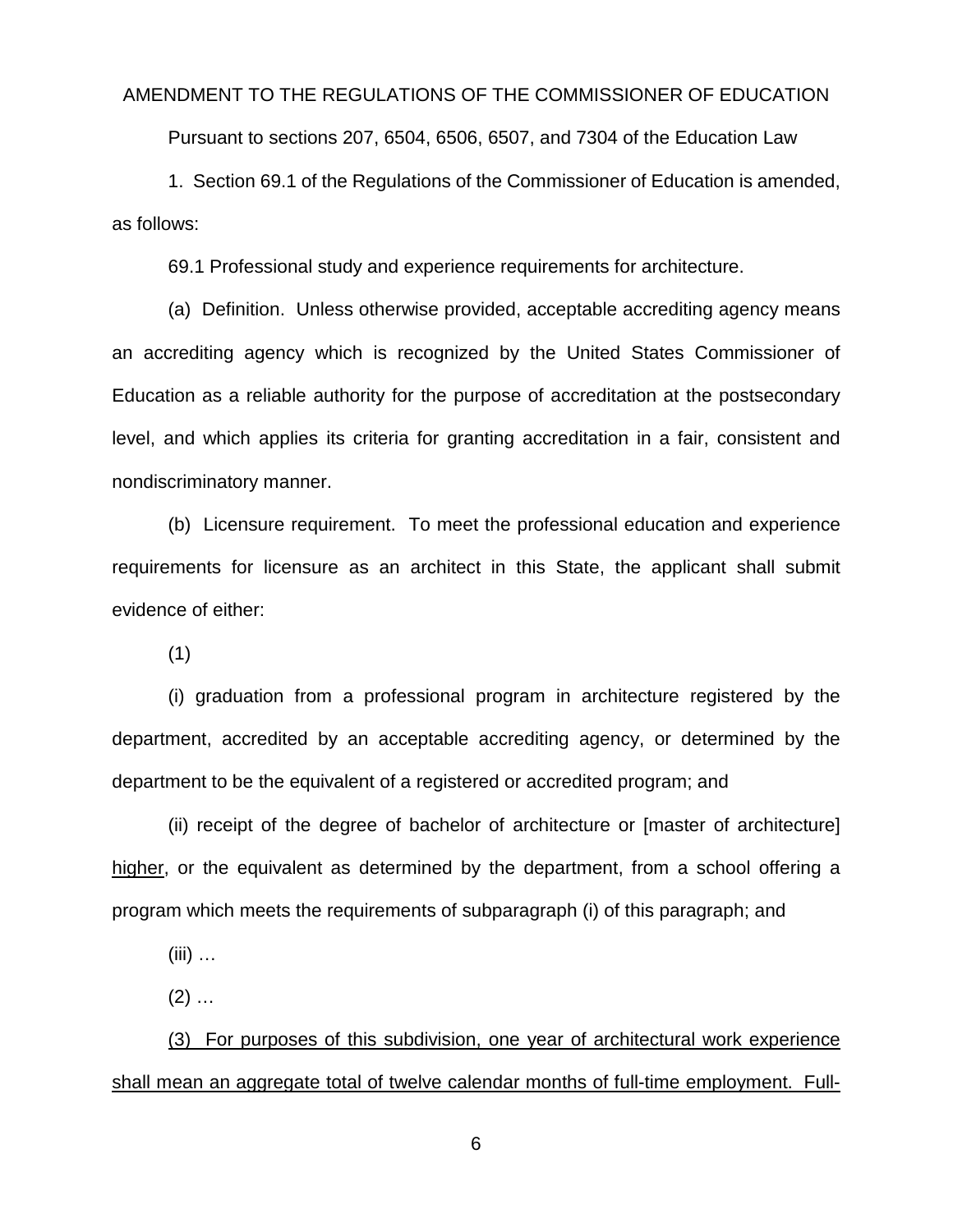time shall be defined as at least 35 hours of experience earned per week, excluding overtime. Any portion of the experience requirement may be completed during periods of time that are not concurrent with full-time attendance at an institution of higher education, provided the experience is at least one month in duration.

(c) The department may accept a [second professional] masters' or higher degree in architecture, or a masters' or higher degree in architecturally related studies acceptable to the department, in lieu of not more than one year of work experience.

2. Section 69.2 of the Regulations of the Commissioner of Education is amended, 2019, as follows:

69.2 Licensing examinations.

(a) …

(b) …

(c) [Rescorings and reviews. Multiple choice or other objective divisions of the examination will be rescored upon written request of the candidate. Candidates who have failed the graphic divisions of the examination may review those divisions in accordance with the provisions of section 59.5(g) of this Title.

(d)] Admission to examination.To meet the professional education and experience requirements for admission to the licensing examination, an applicant shall submit evidence of completion of either:

(1) [(i) graduation from a professional program in architecture] the third year of a professional bachelor of architecture program or the first year of a professional master of architecture or higher program registered by the department, accredited by an acceptable accrediting agency as defined in section 69.1 of this Part, or determined by the department to be the equivalent of a registered or accredited program; [and] or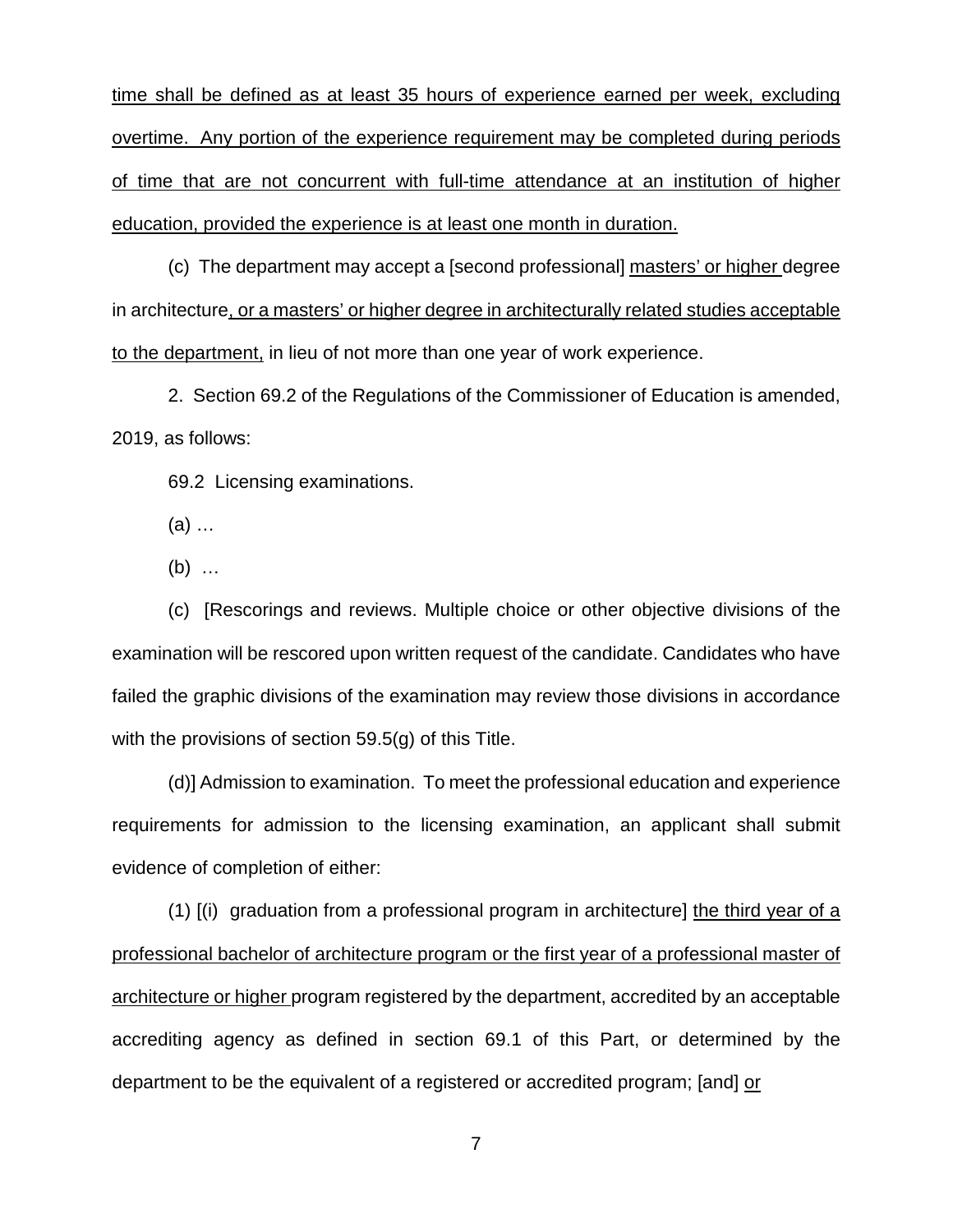[(ii) receipt of the degree of bachelor of architecture or master of architecture, or the equivalent as determined by the department, from a school offering a program which meets the requirements of subparagraph (i) of this paragraph; or]

(2) completion of experience in architectural work acceptable to the State Board for Architecture or a combination of education and experience totaling [9] 7 years which is determined by the department to be the equivalent of the education and experience credit described in section 69.1(b)(1) of this Part.

3. Section 69.3 of the Regulations of the Commissioner of Education is amended, as follows:

69.3 Endorsement.

[For endorsement of a license to practice architecture issued by another jurisdiction, the applicant shall present evidence of having met all the requirements of sections 59.6 and 69.1 of this Title; except an architect licensed in another state or jurisdiction as the result of successful completion of only the professional examination in use before 1983 may be granted licensure upon presentation of evidence of at least five years of work experience, provided that such experience occurs following licensure in such state or jurisdiction and occurs within the seven years immediately preceding licensure by endorsement in this State and such experience is of a grade and character satisfactory to the State Board for Architecture, or upon completion of those parts of the written examination not previously passed.]

(a) Endorsement of licenses of other states. A license to practice architecture issued by another state or jurisdiction of the United States may be endorsed for practice in New York State if the applicant submits the following to the department: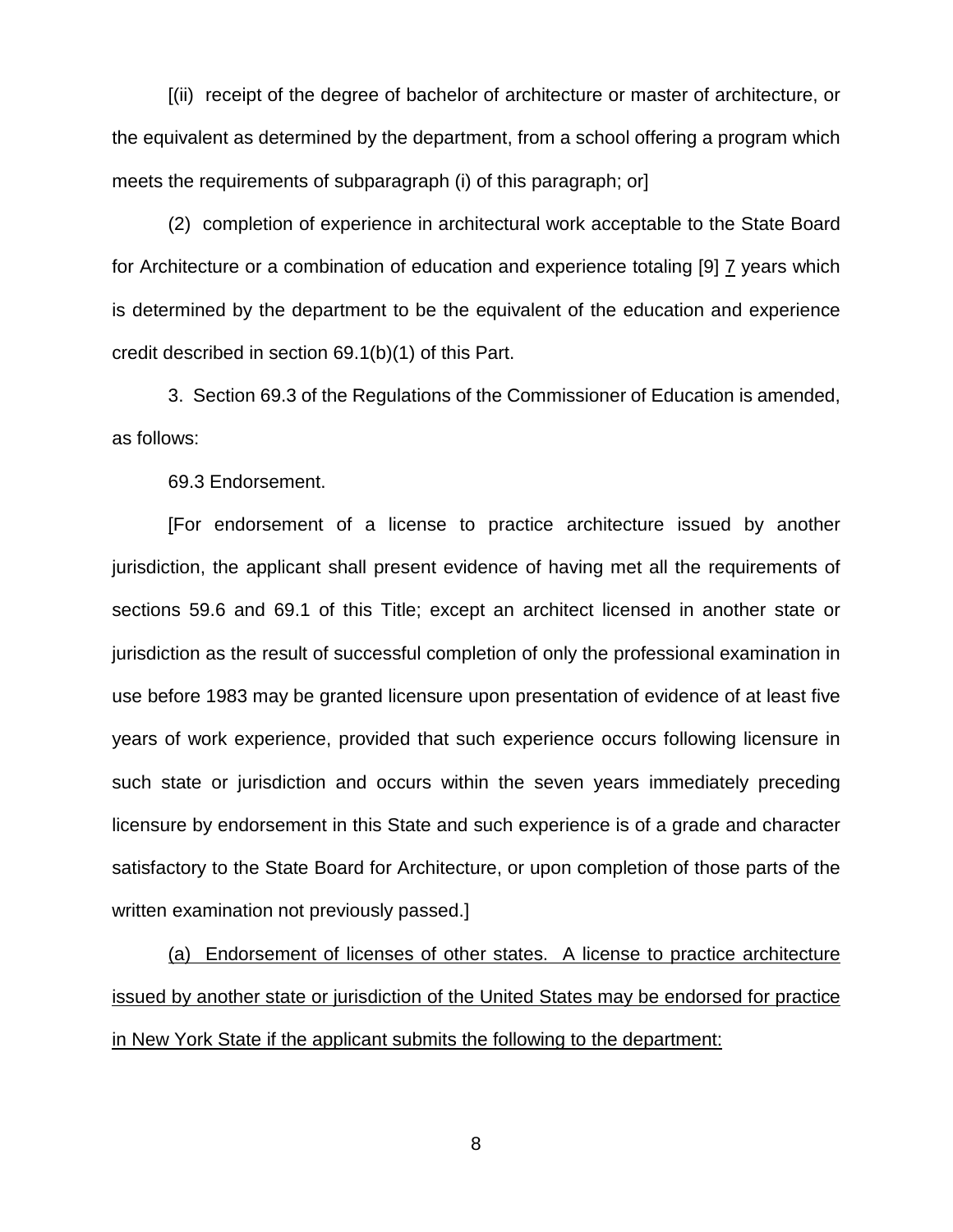(1) evidence satisfactory to the State Board for Architecture of at least five years of professional experience acceptable to such board, provided that such experience occurs following licensure in such jurisdiction and within the seven years immediately preceding application for licensure by endorsement in New York State; and

(2) evidence of meeting the examination requirements prescribed in section 69.2 of this Part; and

(3) evidence acceptable to the department of good standing as a licensee in each jurisdiction in which the applicant is licensed to practice architecture; and

(4) an attestation of good moral character.

(b) Endorsement of licenses of Canadian provinces. A license to practice architecture issued by a Canadian province may be endorsed for practice in New York State if the applicant submits the following to the Department:

(1) evidence satisfactory to the State Board for Architecture of at least five years of professional experience acceptable to such board, provided that such experience occurs following licensure in such jurisdiction and within the seven years immediately preceding application for licensure by endorsement in New York State; and

(2) evidence of meeting the examination requirements prescribed in section 69.2 of this Part or, if the candidate does not meet the examination requirements prescribed in section 69.2 of this part, passing a practical examination satisfactory to the State Board for Architecture; and

(3) evidence acceptable to the department of good standing as a licensee in each jurisdiction in which the applicant is licensed to practice architecture; and

(4) an attestation of good moral character.